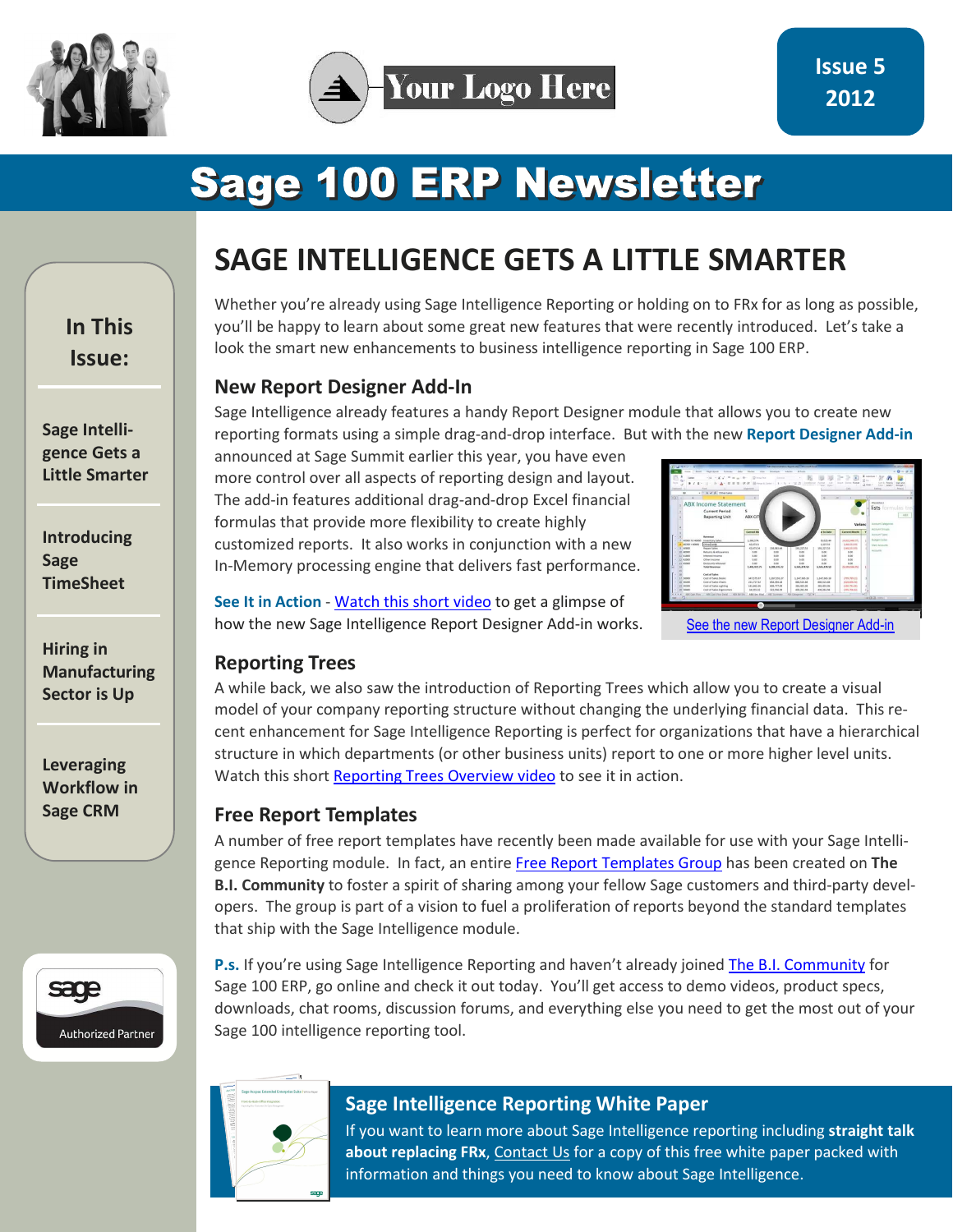# **Introducing Sage TimeSheet**

Planning and managing a project can be stressful, especially when the inevitable project pitfall shows up and threatens to delay or ruin a project. Completing a project on-time and on-budget is no easy task when resource shortages, scope creep, and budget overruns make it harder to monitor and allocate resources.

Regardless of the project management methodology used, industry, or magnitude of a project, time and expense tracking software, like Sage TimeSheet, can greatly improve accuracy and efficiency throughout all stages of a project's lifecycle. [Sage TimeSheet for Sage 100 ERP p](http://na.sage.com/~/link.aspx?_id=006B8D1C91A64A0AA8E6CC666532BE3F&_z=z)rovides the technology and tools to allocate labor, resources, and expenses more effectively and complete projects on-time.

## **Sage TimeSheet Overview**

A complete time and expense tracking solution, Sage TimeSheet uses a spreadsheet-style interface to collect data on actual time spent and costs incurred for each task and on every project. It's ideal for project-oriented companies that want to electronically assign jobs to employees and manage internal or remote workgroups of any size.

Project managers also benefit from powerful budgeting, reporting, and analysis tools for accurate planning and resource utilization. Plus, Sage TimeSheet features a webbased interface, automated billing and expense reimbursement, and configurable workflow and approval procedures that adapt to your organization's project structure.

# **Great Product Gets Even Better**

Sage TimeSheet gets even better with the latest release of Version 2011, featuring enhancements that make it easier to manage groups, analyze and report project data, get an employee's time approved faster, and more options for viewing and saving data. And now it's easier to customize views in TimeSheet so employees can access the data they care most about — like time accrued, vacation and sick balances, project start and end dates, and task status.

# **Works Together with Sage 100 ERP**

Sage TimeSheet integrates seamlessly with the Job Cost, Payroll, TimeCard, Accounts Payable, and Accounts Receivable modules in your Sage 100 ERP system. That means accounts payable and receivable invoices are created automatically and payroll data transfers over without duplicate data entry or import/export routines. You'll improve billing cycles, increase cash flow, and get expenses reimbursed faster by enhancing your Sage 100 ERP system with the capabilities of Sage TimeSheet.



[Download the Feature Sheet](http://na.sage.com/~/~/media/Category/SageSolutions/Timesheet/Assets/Documents/MAS_90_200_Timesheet.pdf) or contact us to learn more about Sage TimeSheet for your Sage 100 ERP software.

# **Survey Reveals Hiring is Up and Growing in Manufacturing Sector**

Sage recently surveyed 134 executives of small and mid-sized (SMB) manufacturers about the general health of their businesses and use of ERP software. The survey revealed that hiring is up, with 73% of respondents reporting that they've hired staff within the last six months. Two-thirds of the businesses surveyed felt that their accounting or ERP system helped them better serve their customers in the areas of product delivery efficiencies, open order tracking, raw material forecasts, and shorter lead times.

When asked about the specific conditions of their own manufacturing business over the next six months:

- 49 percent believed that new orders would increase.
- 47 percent felt that production would increase.
- 23 percent believed that inventories would increase.

Want to more survey results? [Click Here f](http://na.sage.com/Sage-NA/newsroom/Details/SNA_Corporate/2012/09/Sage_Snapshot_Survey_Manufacturers_Use_Their_Enterprise_Resource_Planning_Systems?WT.mc_id=Twitter)or the full findings.



®Copyright 2012, Juice Marketing, LLC. www.juice-marketing.com. All rights reserved. Sage, Sage logos, and Sage product names & services mentioned herein are registered trademarks or trademarks of Sage Software, Inc. and/or its affiliates. Other product names mentioned are trademarks of their respective owners.